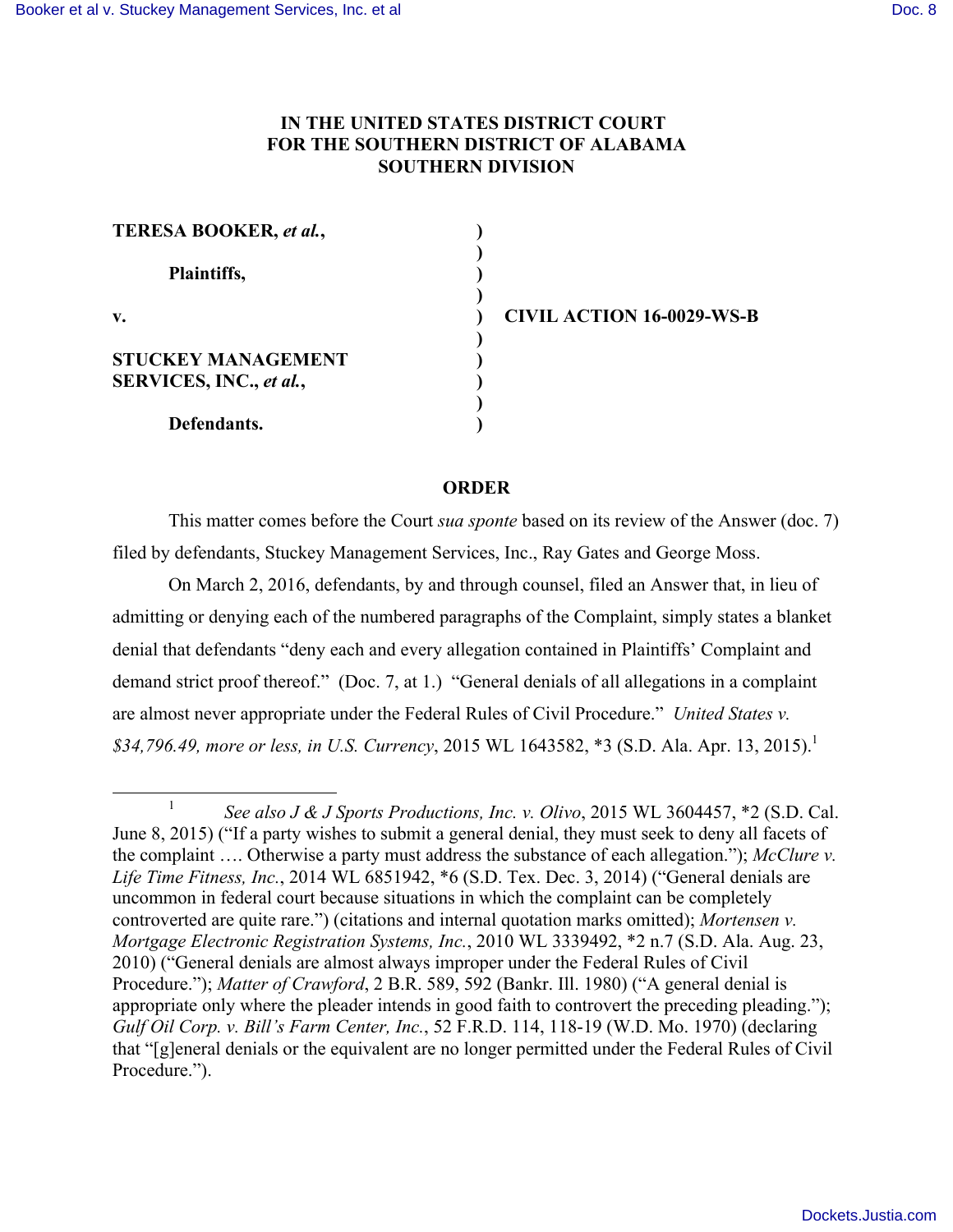Indeed, one prominent commentator has opined that the use of general denials "has been sharply restricted" under the Federal Rules of Civil Procedure and that "an answer consisting of a general denial will be available to a party acting in good faith only in the most exceptional cases." Wright & Miller, *Federal Practice and Procedure: Civil 2d* § 1265; *see also* 2 *Moore's Federal Practice*, § 8.06[4] (3d ed.) ("Because of the very broad nature of a general denial, as well as the duty to respond in good faith after reasonable inquiry, general denials are rarely appropriate responses to multi-faceted statements within claims for relief when numerous facts are alleged together.").

The source of the disfavor with which general denials are regarded is Rule 8(b) of the Federal Rules of Civil Procedure. Under Rule 8(b)(2), Fed.R.Civ.P., denials set forth in an answer "must fairly respond to the substance of the allegation." *Id.* Moreover, a general denial such as that offered by Stuckey Management, Gates and Moss here is appropriate only when a party "intends in good faith to deny all the allegations of a pleading." Rule 8(b)(3). By contrast, "[a] party that does not intend to deny all the allegations must either specifically deny designated allegations or generally deny all except those specifically admitted." *Id.* The Answer filed in this case is a textbook example of a general denial; however, it is far from clear in this case that such a denial can be made in good faith in a manner that comports with defendants' obligations under Rules 8 and 11. For example, the Complaint includes allegations that defendant Stuckey Management is an entity subject to suit under the Fair Housing Act (doc. 1, 1912); that defendants Gates and Moss are over the age of 19 and reside in Alabama (*id.*, ¶¶ 13-14); that Stuckey Management manages Catawba Ridge Apartments in Monroeville, Alabama (*id.*, ¶ 16); that Gates is the property manager at Catawba Ridge Apartments (*id.*, ¶ 17); that Moss is the security officer at Catawba Ridge Apartments (*id.*, ¶ 18); and that plaintiffs are current or former residents of Catawba Ridge Apartments (*id.*, ¶ 19).

In its current form, the Answer (which denies everything and admits nothing) does not appear to comport with the strictures of Rules 8 and 11. By way of example, do defendants have a good-faith basis for denying that Stuckey Management is an entity subject to the Fair Housing Act, that the individual defendants are adult residents of Alabama, or that plaintiffs are current or former residents of Catawba Ridge Apartments? Of course, counsel's signature on the Answer constitutes a certification by counsel "that to the best of the person's knowledge, information,

-2-